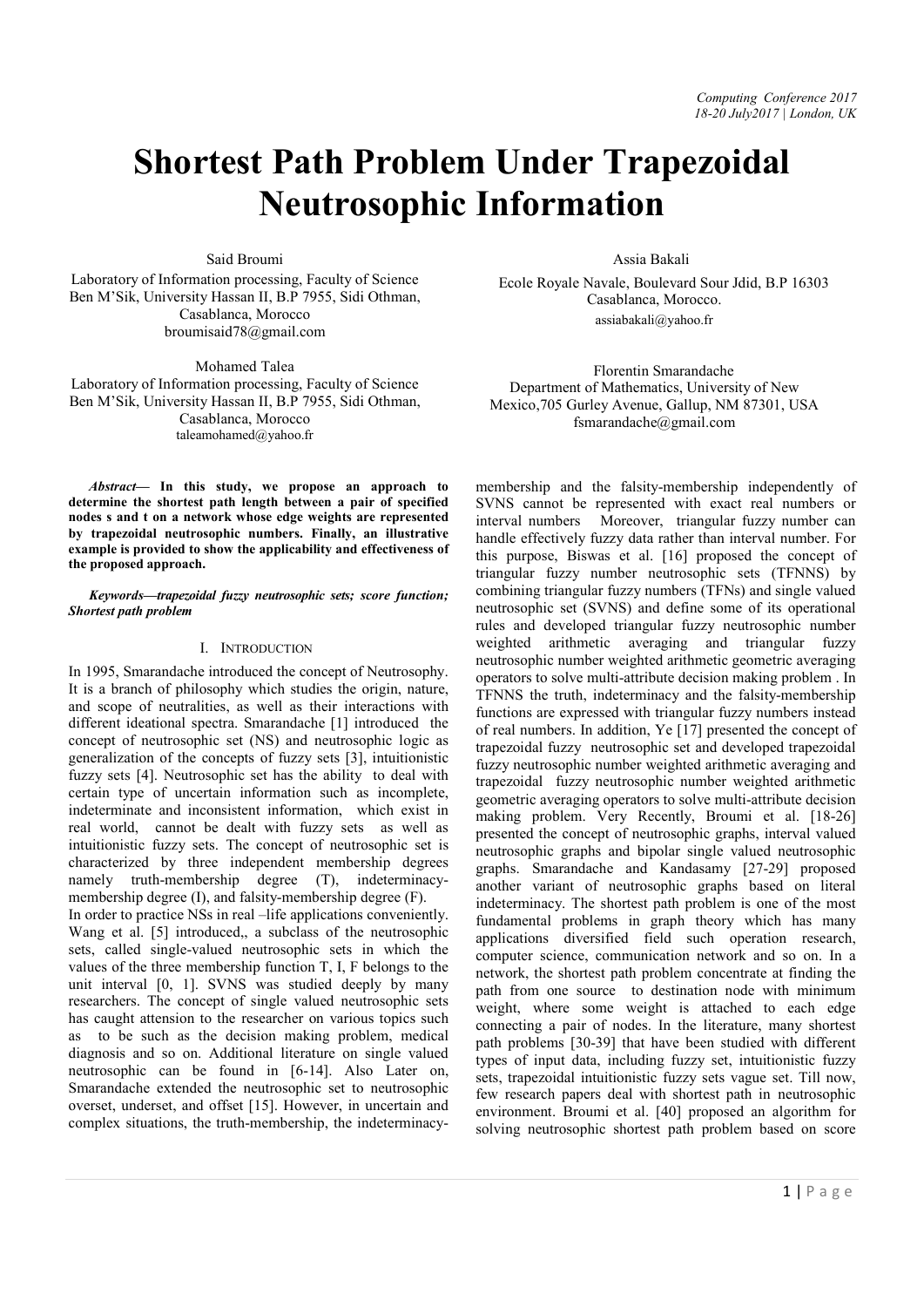function. The same authors in [41-42] proposed an algorithm to determine the shortest path in an network where the the weight of edges are represented by a neutrosphic numbers. The shortest path problem involves addition and comparison of the edge lengths. Since the addition and comparison are not alike those between two precise real numbers. In this paper, we used the addition operation and the order relation given by Ye.[17]. In this paper a new method is proposed for solving shortest path problems in a network which the edges length are characterized by single valued triangular neutrosophic numbers.

The rest of the paper has been organized in the following way. In Section 2, a brief overview of neutrosophic sets, single valued neutrosophic sets and triangular fuzzy number neutrosophic sets. In section 3, we give the network terminology. In Section 4, an algorithm is proposed for finding the shortest path and shortest distance in trapezoidal fuzzy neutrosophic graph. In section 5 an illustrative example is provided to find the shortest path and shortest distance between the source node and destination node. Finally, in Section 6 we provide conclusion and proposal for further research

## II. PRELIMINARIES

This section gives a brief overview of concepts of some neutrosophic sets, single valued neutrosophic sets and trapezoidal fuzzy neutrosophic sets [2 ,5,17]

**Definition 2.1** [2]. Let  $X$  be a space of points (objects) with generic elements in X denoted by x; then the neutrosophic set A (NS A) is an object having the form  $A = \{ \langle x, T_A(x) \rangle, \}$  $I_A(x)$ ,  $F_A(x)$ ,  $x \in X$ , where the functions T, I, F: X→]<sup>-</sup>0,1<sup>+</sup>[define respectively the truth-membership function, an indeterminacy-membership function, and a falsitymembership function of the element  $x \in X$  to the set A with the condition:

$$
0 \le T_A(x) + I_A(x) + F_A(x) \le 3^+.
$$
 (1)

The functions  $T_A(x)$ ,  $I_A(x)$  and  $F_A(x)$  are real standard or nonstandard subsets of  $]$ <sup>-</sup>0,1<sup>+</sup>[.

Since it is difficult to apply NSs to practical problems, Wang et al. [5] introduced the concept of a SVNS, which is an instance of a NS and can be used in real scientific and engineering applications.

**Definition 2.2 [5].** Let  $X$  be a space of points (objects) with generic elements in X denoted by x. A single valued neutrosophic set A (SVNS A) is characterized by truthmembership function  $T_A(x)$ , an indeterminacy-membership function  $I_4(x)$ , and a falsity-membership function  $F_4(x)$ . For each point x in X  $T_A(x)$ ,  $I_A(x)$ ,  $F_A(x) \in [0, 1]$ . A SVNS A can be written as

*Computing Conference 2017 18-20 July2017 | London, UK*

A =  $\{ \langle x, T_A(x), I_A(x), F_A(x) \rangle, x \in X \}$  (2) And for every  $x \in X$ 

$$
0 \le T_A(x) + I_A(x) + F_A(x) \le 3. \tag{3}
$$

Definition 2.3 [17]. Assume that X be the finite universe of discourse and  $F [0, 1]$  be the set of all trapezoidal fuzzy numbers on [ 0, 1]. A trapezoidal fuzzy neutrosophic set (TrFNS)  $\tilde{A}$  in X is represented

$$
\tilde{A} = \{ \langle x, \tilde{T}_A(x), \tilde{I}_A(x), \tilde{F}_A(x) \rangle, x \in X \} \tag{4}
$$

Where  $\tilde{T}_A(x): X \to F[0,1]$ ,  $\tilde{I}_A(x): X \to F[0,1]$  and  $\tilde{F}_A(x)$ :  $X \to F[0,1]$ . The trapezoidal fuzzy numbers

$$
\tilde{T}_A(x) = (\mathbf{T}_A^1(x), \mathbf{T}_A^2(x), \mathbf{T}_A^3(x), \mathbf{T}_A^4(x)),
$$
\n(5)

$$
\tilde{I}_A(x) = (I_A^1(x), I_A^2(x), I_A^3(x), I_A^4(x))
$$
 and (6)  
\n
$$
\tilde{F}_A(x) = (F_A^1(x), F_A^2(x), F_A^3(x), F_A^4(x))
$$
, respectively,

denote the truth-membership, indeterminacy-membership and a falsity-membership degree of x in  $\tilde{A}$  and for every  $x \in X$ 

$$
0 \le T_A^4(x) + I_A^4(x) + F_A^4(x) \le 3. \tag{7}
$$

For notational convenience, the trapezoidal fuzzy neutrosophic value (TrFNV)  $\tilde{A}$  is denoted by  $\tilde{A} = \langle (a_1, a_2, a_3, a_4), (b_1, b_2, b_3, b_4), (c_1, c_2, c_3, c_4) \rangle$  where,

$$
(T_A^1(x), T_A^2(x), T_A^3(x), T_A^4(x)) = (a_1, a_2, a_3, a_4),
$$
 (8)

$$
(I_A^1(x), I_A^2(x), I_A^3(x), I_A^4(x)) = (b_1, b_2, b_3, b_4)
$$
, and (9)

$$
(F_A^1(x), F_A^2(x), F_A^3(x), F_A^4(x)) = (c_1, c_2, c_3, c_4)
$$
 (10)  
The parameters satisfy the following relations

 $a_1 \leq a_2 \leq a_3 \leq a_4, \quad b_1 \leq b_2 \leq b_3 \leq b_4 \quad \text{and} \quad c_1 \leq c_2 \leq c_3 \leq c_4$ Where, the truth membership function is defined as follows

$$
\tilde{T}_A(x) = \begin{cases}\n\frac{x - a_1}{a_2 - a_1} & a_1 \le x \le a_2 \\
1 & a_2 \le x \le a_3 \\
\frac{x - a_1}{a_2 - a_1} & a_3 \le x \le a_4 \\
0 & \text{otherwise}\n\end{cases} \tag{11}
$$

The indeterminacy membership function is defined as follows:

$$
\tilde{I}_A(x) = \begin{cases}\n\frac{x - b_1}{b_2 - b_1} & b_1 \le x \le b_2 \\
1 & b_2 \le x \le b_3 \\
\frac{b_4 - x}{b_4 - b_3} & b_3 \le x \le b_4 \\
0 & \text{otherwise}\n\end{cases}
$$
\n(12)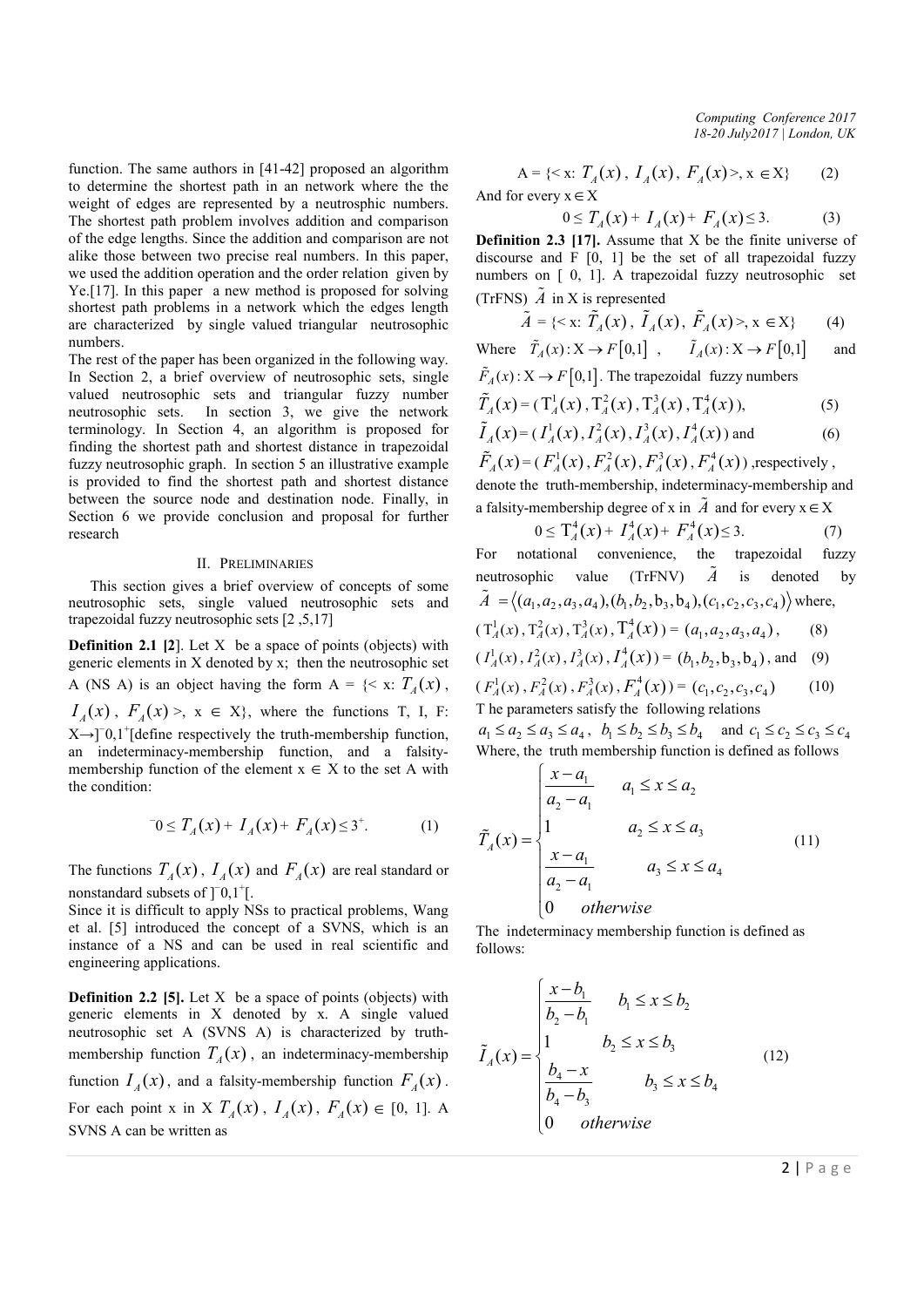*Computing Conference 2017 18-20 July2017 | London, UK*

and the falsity membership function is defined as follows:

$$
\tilde{F}_A(x) = \begin{cases}\n\frac{x - c_1}{c_2 - c_1} & c_1 \le x \le c_2 \\
1 & c_2 \le x \le c_3 \\
\frac{c_4 - x}{c_4 - c_3} & c_3 \le x \le c_4 \\
0 & \text{otherwise}\n\end{cases}
$$
\n(13)

Definition 2.4 [17]. A trapezoidal fuzzy neutrosophic number  $\tilde{A} = \langle (a_1, a_2, a_3, a_4), (b_1, b_2, b_3, b_4), (c_1, c_2, c_3, c_4) \rangle$  is said to be zero triangular fuzzy number neutrosophic number if and only if

 $(a_1, a_1, a_2, a_3, a_4) = (0, 0, 0, 0), (b_1, b_2, b_3, b_4) = (1, 1, 1, 1)$  and  $(c_1, c_2, c_3, c_4) = (1, 1, 1, 1)$  (14)

Definition 2.5 [17]. Let

 $\tilde{A}_1 = \langle (a_1, a_2, a_3, a_4), (b_1, b_2, b_3, b_4), (c_1, c_2, c_3, c_4) \rangle$  and  $\tilde{A}_2 = \langle (e_1, e_2, e_3, e_4), (f_1, f_2, f_3, f_4), (g_1, g_2, g_3, g_4) \rangle$  be two TrFNVs in the set of real numbers, and  $\lambda > 0$ . Then, the operations rules are defined as follows;

(i) 
$$
\tilde{A}_1 \oplus \tilde{A}_2 = \begin{pmatrix} \begin{pmatrix} a_1 + e_1 - a_1 e_1, a_2 + e_2 - a_2 e_2, \\ a_3 + e_3 - a_3 e_3, a_4 + e_4 - a_4 e_4 \end{pmatrix}, \\ (b_1 f_1, b_2 f_2, b_3 f_3, b_4 f_4), \\ (c_1 g_1, c_2 g_2, c_3 g_3, c_4 g_4) \end{pmatrix}, \end{pmatrix}
$$
 (15)

(ii) 
$$
\tilde{A}_1 \otimes \tilde{A}_2 = \begin{pmatrix} (a_1e_1, a_2e_2, a_3e_3, a_4e_4), \\ (b_1 + f_1 - b_1f_1, b_2 + f_2 - b_2f_2, \\ (b_3 + f_3 - b_3f_3, b_4 + f_4 - b_4f_4), \\ (c_1 + g_1 - c_1g_1, c_2 + g_2 - c_2g_2, \\ (c_3 + g_3 - c_3g_3, c_4 + g_4 - c_4g_4) \end{pmatrix}
$$
 (16)

(iii) 
$$
\lambda \tilde{A} = \left\langle \begin{pmatrix} (1 - (1 - a_1)^{\lambda}, 1 - (1 - a_2)^{\lambda}, \\ 1 - (1 - a_3)^{\lambda}), 1 - (1 - a_4)^{\lambda} \end{pmatrix} \right\rangle
$$

$$
\left\langle (b_1^{\lambda}, b_2^{\lambda}, b_3^{\lambda}, b_4^{\lambda}), (c_1^{\lambda}, c_2^{\lambda}, c_3^{\lambda}, c_4^{\lambda}) \right\rangle
$$
(17)

(iv)

$$
\tilde{A}_{1}^{\lambda} = \left\langle \begin{pmatrix} (a_{1}^{\lambda}, a_{2}^{\lambda}, a_{3}^{\lambda}, a_{4}^{\lambda}), & & \\ \left( (1 - (1 - b_{1})^{\lambda}, 1 - (1 - b_{2})^{\lambda}, 1 - (1 - b_{3})^{\lambda}), 1 - (1 - b_{4})^{\lambda} \right), & \\ \left( (1 - (1 - c_{1})^{\lambda}, 1 - (1 - c_{2})^{\lambda}, 1 - (1 - c_{3})^{\lambda}), 1 - (1 - c_{4})^{\lambda} \right) \end{pmatrix} \right\rangle
$$
\nwhere  $\lambda > 0$ 

\n(18)

Ye [17] gave the following definition of score function and accuracy function . The score function S and the accuracy function H are applied to compare the grades of TrFNS. These functions shows that greater is the value, the greater is the TrFNS and by using these concept paths can be ranked. Definition 2.6. Let

$$
\tilde{A}_1 = \langle (a_1, a_2, a_3, a_4), (b_1, b_2, b_3, b_4), (c_1, c_2, c_3, c_4) \rangle
$$
 be a  
\nTrFNV, then, the score function  $S(\tilde{A}_1)$  and an accuracy function  $H(\tilde{A}_1)$  of TFFNV are defined as follows:  
\n(i)

$$
s(\tilde{A}_1) = \frac{1}{12} \begin{bmatrix} 8 + (a_1 + a_2 + a_3 + a_4) - (b_1 + b_2 + b_3 + b_4) \\ -(c_1 + c_2 + c_3 + c_4) \end{bmatrix}
$$
  
(ii) 
$$
H(\tilde{A}_1) = \frac{1}{4} \Big[ (a_1 + a_2 + a_3 + a_4) - (c_1 + c_2 + c_3 + c_4) \Big]
$$
 (19)

$$
(20)
$$

In order to make a comparisons between two TrFNV, Ye [17], presented the order relations between two TrFNVs. Definition 2.7 Let

$$
\tilde{A}_1 = \langle (a_1, a_2, a_3, a_4), (b_1, b_2, b_3, b_4), (c_1, c_2, c_3, c_4) \rangle
$$
 and

 $\tilde{A}_2 = \langle (e_1, e_2, e_3, e_4), (f_1, f_2, f_3, f_4), (g_1, g_2, g_3, g_4) \rangle$  be two TrFNVs in the set of real numbers. Then, we define a ranking method as follows:

i. If 
$$
s(\tilde{A}_1) > s(\tilde{A}_2)
$$
, then  $\tilde{A}_1$  is greater than  $\tilde{A}_2$ , that is,  
\n $\tilde{A}_1$  is superior to  $\tilde{A}_2$ , denoted by  $\tilde{A}_1 > \tilde{A}_2$ 

ii. If  $s(\tilde{A}_1) = s(\tilde{A}_2)$ , and  $H(\tilde{A}_1) > H(\tilde{A}_2)$  then  $\tilde{A}_1$  is greater than  $\tilde{A}_2$ , that is,  $\tilde{A}_1$  is superior to  $\tilde{A}_2$ , denoted by  $\tilde{A}_1 \succ \tilde{A}_2$ .

# III. NETWORK TERMINOLOGY

Consider a directed network G(V, E) consisting of a finite set of nodes  $V = \{1, 2,...,n\}$  and a set of m directed edges  $E \subseteq VxV$ . Each edge is denoted is denoted by an ordered pair (i, j) where i,  $j \in V$  and  $i \neq j$ . In this network, we specify two nodes, denoted by s and t, which are the source node and the destination node, respectively. We define a path  $P_{ij} = \{i\}$  $=i_1$ ,  $(i_1, i_2)$ ,  $i_2$ , ...,  $i_{l-1}$ ,  $(i_{l-1}, i_l)$ ,  $i_l = j$ } of alternating nodes and edges. The existence of at least one path  $P_{si}$  in G (V, E) is assumed for every  $i \in V$ -{s}.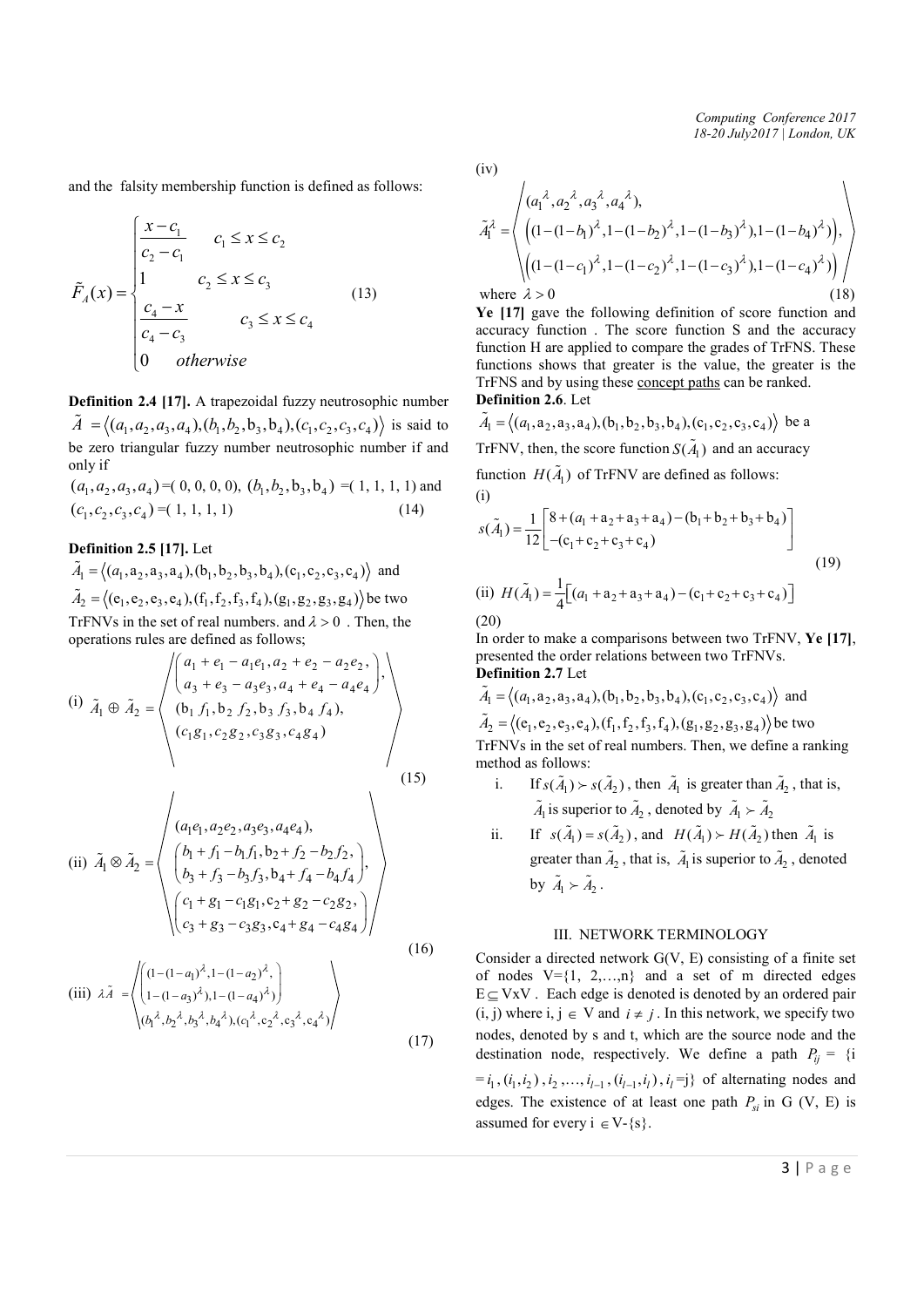*Computing Conference 2017 18-20 July2017 | London, UK*

 $d_{ij}$  denotes trapezoidal fuzzy neutrosophic number associated

with the edge (i, j), corresponding to the length necessary to traverse (i, j) from i to j. the neutrosophic distance along the path  $P$  is denoted as  $d(P)$  is defined as

$$
d(P) = \sum_{(i,j \in P)} d_{ij} \tag{21}
$$

Remark : A node i is said to be predecessor node of node j if

- (i) Node i is directly connected to node j.
- (ii) The direction of path connecting node i and j from i to j. III. TRAPEZOIDAL FUZZY NEUTROSOPHIC PATH

# PROBLEM

In this paper the edge length in a network is considered to be a neutrosophic number, namely, trapezoidal fuzzy neutrosophic number.

The algorithm for the shortest path proceeds in 6 steps.

**Step 1** Assume  $\tilde{d}_1 = \langle (0, 0, 0, 0), (1, 1, 1, 1), (1, 1, 1, 1) \rangle$  and label the source node (say node1) as  $[\tilde{d}_1 = < (0, 0, 0, 0), (1, 1, 1)]$  $1, 1, 1, 1, 1, 1$ 

**Step 2** Find  $\tilde{d}_j$  = minimum {  $\tilde{d}_i \oplus \tilde{d}_{ij}$  }; j = 2,3,...,n.

Step 3 If minimum occurs corresponding to unique value of i i.e.,  $i = r$  then label node j as  $[\tilde{d}_j, r]$ . If minimum occurs corresponding to more than one values of i then it represents that there are more than one interval valued neutrosophic path between source node and node j but trapezoidal fuzzy neutrosophic distance along path is  $\tilde{d}_j$ , so choose any value of i.

**Step 4** Let the destination node (node n) be labeled as  $[\tilde{d}_n, l]$ , then the trapezoidal fuzzy neutrosophic shortest distance between source node is  $\tilde{d}_n$ .

**Step 5** Since destination node is labeled as  $[\tilde{d}_n, l]$ , so, to find the trapezoidal fuzzy neutrosophic shortest path between source node and destination node, check the label of node l. Let it be  $[\tilde{d}_l, p]$ , now check the label of node p and so on. Repeat the same procedure until node 1 is obtained.

Step 6 Now the trapezoidal fuzzy neutrosophic shortest path can be obtained by combining all the nodes obtained by the step 5.

**Remark 5.1** Let  $\tilde{A}_i$ ; i =1, 2, ..., n be a set of trapezoidal fuzzy neutrosophic numbers, if  $S(\tilde{A}_k) < S(\tilde{A}_i)$ , for all i, the trapezoidal fuzzy neutrosophic number is the minimum of  $\tilde{A}_k$ 

## IV. ILLUSTRATIVE EXAMPLE

In order to illustrate the above procedure consider a small example network shown in Fig. 2, where each arc length is represented as trapezoidal fuzzy neutrosophic number as shown in Table 2. The problem is to find the shortest distance and shortest path between source node and destination node on the network.



Fig.1 A network with trapezoidal fuzzy neutrosophic edges

In this network each edge have been assigned to trapezoidal fuzzy neutrosophic number as follows:

| Edges   | Trapezoidal fuzzy neutrosophic distance                                            |  |
|---------|------------------------------------------------------------------------------------|--|
| $1 - 2$ | $\langle (0.1, 0.2, 0.3, 0.5), (0.2, 0.3, 0.5, 0.6), (0.4, 0.5, 0.6, 0.8) \rangle$ |  |
| $1 - 3$ | $\langle (0.2, 0.4, 0.5, 0.7), (0.3, 0.5, 0.6, 0.9), (0.1, 0.2, 0.3, 0.4) \rangle$ |  |
| $2 - 3$ | $\langle (0.3, 0.4, 0.6, 0.7), (0.1, 0.2, 0.3, 0.5), (0.3, 0.5, 0.7, 0.9) \rangle$ |  |
| $2 - 5$ | $\langle (0.1, 0.3, 0.4, 0.5), (0.3, 0.4, 0.5, 0.7), (0.2, 0.3, 0.6, 0.7) \rangle$ |  |
| $3-4$   | $\langle (0.2, 0.3, 0.5, 0.6), (0.2, 0.5, 0.6, 0.7), (0.4, 0.5, 0.6, 0.8) \rangle$ |  |
| $3-5$   | $\langle (0.3, 0.6, 0.7, 0.8), (0.1, 0.2, 0.3, 0.4), (0.1, 0.4, 0.5, 0.6) \rangle$ |  |
| $4-6$   | $\langle (0.4, 0.6, 0.8, 0.9), (0.2, 0.4, 0.5, 0.6), (0.1, 0.3, 0.4, 0.5) \rangle$ |  |
| $5-6$   | $\langle (0.2, 0.3, 0.4, 0.5), (0.3, 0.4, 0.5, 0.6), (0.1, 0.3, 0.5, 0.6) \rangle$ |  |

Table 1. weights of the trapezoidal fuzzy neutrosophic graphs

Solution since node 6 is the destination node, so  $n=6$ . assume  $\tilde{d}_1$  = <(0, 0, 0, 0), (1, 1, 1, 1), (1, 1, 1, 1)>and label the source node (say node 1) as  $[<(0, 0, 0, 0), (1, 1, 1, 1), (1, 1, 1, 1)]$ 1) > ,-], the value of  $\tilde{d}_j$ ; j= 2, 3, 4, 5, 6 can be obtained as follows:

Iteration 1 Since only node 1 is the predecessor node of node 2, so putting  $i = 1$  and  $j = 2$  in step 2 of the proposed algorithm, the value of  $\tilde{d}_2$  is

 $\tilde{d}_2$  = minimum {  $\tilde{d}_1 \oplus \tilde{d}_{12}$  } = minimum { < (0, 0, 0), (1, 1, 1), (1,  $1, 1$   $\geq \oplus \langle (0.1, 0.2, 0.3, 0.5), (0.2, 0.3, 0.5, 0.6), (0.4, 0.5,$  $(0.6, 0.8)$  > = <(0.1, 0.2, 0.3, 0.5), (0.2, 0.3, 0.5, 0.6), (0.4, 0.5,  $0.6, 0.8$ 

Since minimum occurs corresponding to  $i = 1$ , so label node 2 as

 $[\leq (0.1, 0.2, 0.3, 0.5), (0.2, 0.3, 0.5, 0.6), (0.4, 0.5, 0.6, 0.8)\geq,$ 1]

 $\tilde{d}_2$  = <(0.1, 0.2, 0.3, 0.5), (0.2, 0.3, 0.5, 0.6), (0.4, 0.5, 0.6,  $0.8$ 

Iteration 2 The predecessor node of node 3 are node 1 and node 2, so putting  $i = 1, 2$  and  $j = 3$  in step 2 of the proposed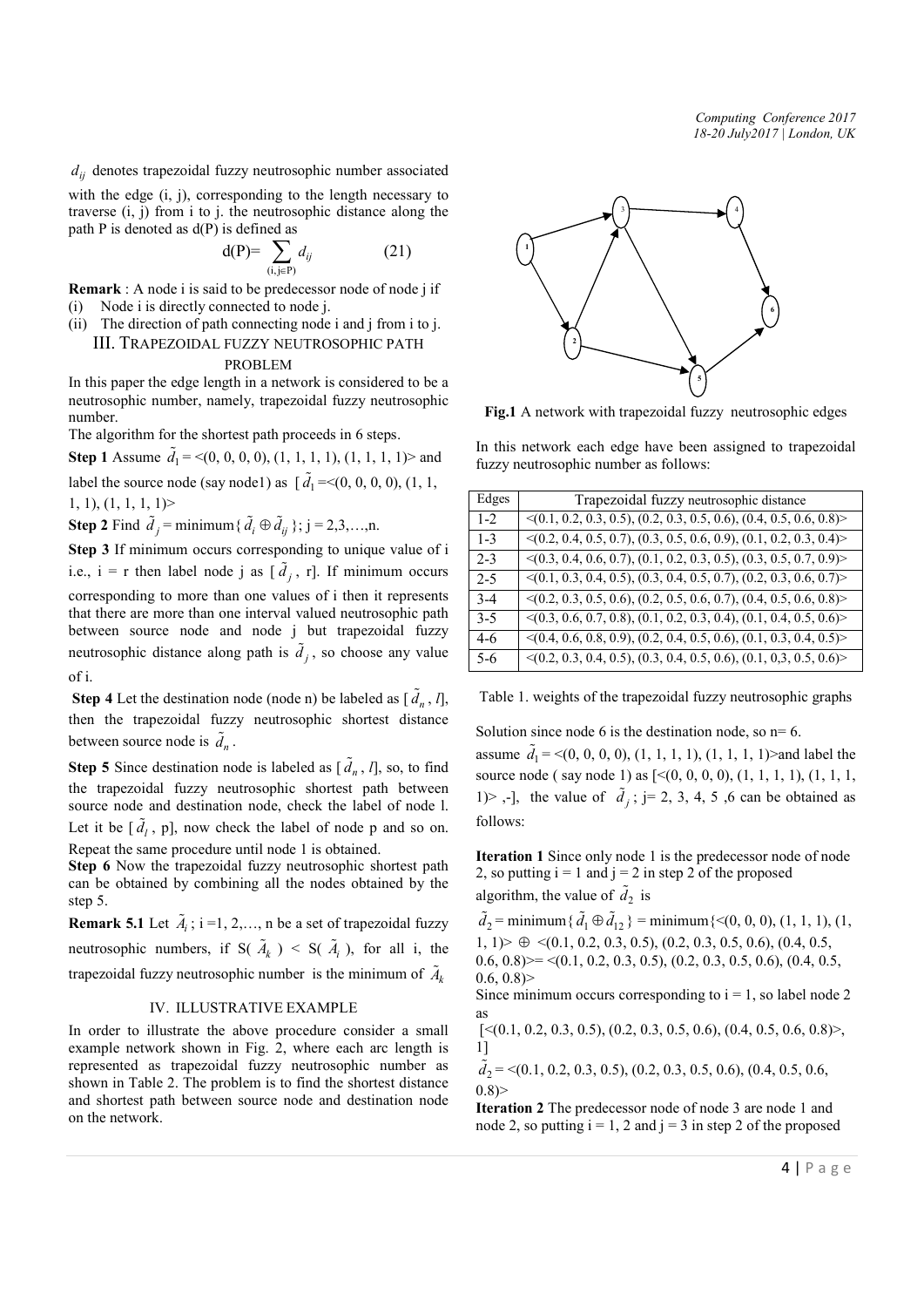*Computing Conference 2017 18-20 July2017 | London, UK*

algorithm, the value of  $\tilde{d}_3$  is  $\tilde{d}_3$ =

minimum { $\tilde{d}_1 \oplus \tilde{d}_{13}, \tilde{d}_2 \oplus \tilde{d}_{23}$ } = minimum {<(0, 0, 0, 0), (1, 1, 1, 1),  $(1, 1, 1, 1)$   $\oplus$   $\leq$   $(0.2, 0.4, 0.5, 0.7), (0.3, 0.5, 0.6, 0.9),$  $(0.1, 0.2, 0.3, 0.4)$  >  $\leq$   $(0.1, 0.2, 0.3, 0.5)$ ,  $(0.2, 0.3, 0.5, 0.6)$ ,  $(0.4, 0.5, 0.6, 0.8)$   $\geq \oplus \leq (0.3, 0.4, 0.6, 0.7), (0.1, 0.2, 0.3, 0.5),$  $(0.3, 0.5, 0.7, 0.9)$  = minimum  $\{(0.2, 0.4, 0.5, 0.7), (0.3, 0.7)\}$ 0.5, 0.6, 0.9), (0.1, 0.2, 0.3, 0.4) > ,  $\langle$ (0.37, 0.52, 0.72, 0.85),  $(0.02, 0.06, 0.15, 0.3), (0.12, 0.25, 0.42, 0.72)$ 

 $S \left( \leq (0.2, 0.4, 0.5, 0.7), (0.3, 0.5, 0.6, 0.9), (0.1, 0.2, 0.3, 0.4) \right)$ using Eq.19, we have

$$
s(\tilde{A}_1) = \frac{1}{12} \begin{bmatrix} 8 + (a_1 + a_2 + a_3 + a_4) - (b_1 + b_2 + b_3 + b_4) \\ -(c_1 + c_2 + c_3 + c_4) \end{bmatrix} = 0.54
$$

S (<(0.37, 0.52, 0.72, 0.85), (0.02, 0.06, 0.15,0.3), (0.12, 0.25,  $(0.42, 0.72) > 0.70$ 

Since S (<(0.2, 0.4, 0.5, 0.7), (0.3, 0.5, 0.6, 0.9), (0.1, 0.2, 0.3,  $(0.4)$  >  $\leq$   $\leq$   $( $(0.37, 0.52, 0.72, 0.85)$ ,  $(0.02, 0.06, 0.15, 0.3)$ ,$  $(0.12, 0.25, 0.42, 0.72)$ 

So, minimum{<(0.2, 0.4, 0.5, 0.7), (0.3, 0.5, 0.6, 0.9), (0.1, 0.2, 0.3, 0.4)> , <(0.37, 0.52, 0.72, 0.85), (0.02, 0.06, 0.15, 0.3),  $(0.12, 0.25, 0.42, 0.72)$ 

 $\tilde{d}_3$  = <(0.2, 0.4, 0.5, 0.7), (0.3, 0.5, 0.6, 0.9), (0.1, 0.2, 0.3,  $0.4$ 

Since minimum occurs corresponding to  $i = 1$ , so label node 3 as [(<(0.2, 0.4, 0.5, 0.7), (0.3, 0.5, 0.6, 0.9), (0.1, 0.2, 0.3,  $(0.4)$ ), 1]

 $\tilde{d}_3$  = <(0.2, 0.4, 0.5, 0.7), (0.3, 0.5, 0.6, 0.9), (0.1, 0.2, 0.3,  $0.4$ )

Iteration 3. The predecessor node of node 4 is node 3, so putting  $i = 3$  and  $j = 4$  in step 2 of the proposed algorithm, the value of  $\tilde{d}_4$  is  $\tilde{d}_4$  = minimum{ $\tilde{d}_3 \oplus \tilde{d}_{34}$ } = minimum{<(0.2, 0.4, 0.5, 0.7), (0.3, 0.5, 0.6, 0.9), (0.1, 0.2, 0.3, 0.4)  $\geq \leq 0.2$ , 0.3, 0.5, 0.6), (0.2, 0.5, 0.6, 0.7), (0.4, 0.5, 0.6, 0.8  $\geq$  } = <(0.36, 0.58, 0.75, 0.88), (0.06, 0.25, 0.36, 0.63), (0.04, 0.1, 0.18, 0.32)>

So minimum{<(0.2, 0.4, 0.5, 0.7), (0.3, 0.5, 0.6, 0.9), (0.1, 0.2,  $0.3,0.4$   $\geq \oplus \langle (0.2, 0.3, 0.5, 0.6), (0.2, 0.5, 0.6, 0.7), (0.4, 0.5,$  $(0.6, 0.8)$  >} = <(0.36, 0.58, 0.75, 0.88), (0.06, 0.25, 0.36, 0.63),  $(0.04, 0.1, 0.18, 0.32)$ 

Since minimum occurs corresponding to  $i = 3$ , so label node 4 as [<(0.36, 0.58, 0.75, 0.88), (0.06, 0.25, 0.36, 0.63), (0.04,  $0.1, 0.18, 0.32$   $> 0.31$ 

 $\tilde{d}_4$  = < (0.36, 0.58, 0.75, 0.88), (0.06, 0.25, 0.36, 0.63), (0.04,  $0.1, 0.18, 0.32$ 

Iteration 4 The predecessor node of node 5 are node 2 and node 3, so putting  $i=2$ , 3 and  $j=5$  in step 2 of the proposed algorithm, the value of  $\tilde{d}_5$  is  $\tilde{d}_5$  =

minimum { $\tilde{d}_2 \oplus \tilde{d}_{25}, \tilde{d}_3 \oplus \tilde{d}_{35}$ } = minimum {<(0.1, 0.2, 0.3, 0.5), (0.2, 0.3, 0.5, 0.6), (0.4, 0.5, 0.6, 0.8)  $\geq \oplus \langle 0.1, 0.3, 0.4,$  0.5), (0.3, 0.4, 0.5, 0.7), (0.2, 0.3, 0.6, 0.7)  $>$ ,  $\leq (0.2, 0.4, 0.5,$ 0.7), (0.3, 0.5, 0.6, 0.9), (0.1, 0.2, 0.3, 0.4)  $\geq \oplus \langle 0.3, 0.6, 0.7,$ 0.8), (0.1, 0.2, 0.3, 0.4), (0.1, 0.4, 0.5, 0.6)  $\geq$  = Minimum{<(0.19, 0.44, 0.58, 0.75), (0.06, 0.12, 0.25, 0.42),  $(0.02, 0.06, 0.18, 0.56)$   $\geq$   $\leq$   $(0.44, 0.76, 0.85, 0.94)$ ,  $(0.03, 0.1, 0.76, 0.85)$ 0.18, 0.36),  $(0.01, 0.08, 0.15, 0.42)$ S (<(0.19, 0.44, 0.58, 0.75), (0.06, 0.12, 0.25, 0.42), (0.02,  $(0.06, 0.18, 0.56) > 0.69$ S (<(0.44, 0.76, 0.85, 0.94), (0.03, 0.1, 0.18, 0.36), (0.01, 0.08,  $0.15, 0.42$  $>$  $) = 0.81$ Since S (<(0.19, 0.44, 0.58, 0.75), (0.06, 0.12, 0.25, 0.42),  $(0.02, 0.06, 0.18, 0.56)$  S ( $\leq$  (0.44, 0.76, 0.85, 0.94), (0.03, 0.1, 0.18, 0.36),  $(0.01, 0.08, 0.15, 0.42)$ minimum{<(0.19, 0.44, 0.58, 0.75), (0.06, 0.12, 0.25, 0.42),  $(0.02, 0.06, 0.18, 0.56)$  >  $\leq$   $(0.44, 0.76, 0.85, 0.94)$ ,  $(0.03, 0.1, 0.05)$ 0.18, 0.36),  $(0.01, 0.08, 0.15, 0.42)$  $=$  <(0.19, 0.44, 0.58, 0.75), (0.06, 0.12, 0.25, 0.42), (0.02,  $0.06, 0.18, 0.56$ Since minimum occurs corresponding to  $i=2$ , so label node 5 as [<(0.19, 0.44, 0.58, 0.75), (0.06, 0.12, 0.25, 0.42), (0.02,  $0.06, 0.18, 0.56$  $>$ , 2]  $\tilde{d}_5$  = <(0.19, 0.44, 0.58, 0.75), (0.06, 0.12, 0.25, 0.42), (0.02,  $0.06, 0.18, 0.56$ Iteration 5. The predecessor node of node 6 are node 4 and node 5, so putting  $i = 4$ , 5 and  $j = 6$  in step 2 of the proposed algorithm, the value of  $\tilde{d}_6$  is  $\tilde{d}_6$  = minimum { $\tilde{d}_4 \oplus \tilde{d}_{46}, \tilde{d}_5 \oplus \tilde{d}_{56}$ } = minimum {<(0.36, 0.58, 0.75,0.88),  $(0.06, 0.25, 0.36, 0.63)$ ,  $(0.04, 0.1, 0.18, 0.32)$   $\oplus$  $\langle (0.4, 0.6, 0.8, 0.9), (0.2, 0.4, 0.5, 0.6), (0.1, 0.3, 0.4, 0.5) \rangle$  $\leq$ (0.19, 0.44, 0.58, 0.75), (0.06, 0.12, 0.25, 0.42), (0.02, 0.06,  $0.18, 0.56$   $\geq \oplus \leq (0.2, 0.3, 0.4, 0.5), (0.3, 0.4, 0.5, 0.6), (0.1,$  $0.5,0.3, 0.6$   $\geq$  = minimum {< $(0.616, 0.832, 0.95, 0.98)$ ,  $(0.012, 0.1, 0.18, 0.37), (0.004, 0.03, 0.072, 0.16)$ ,  $\leq (0.352, 0.072, 0.16)$ 0.608, 0.748, 0.88), (0.018, 0.048, 0.125, 0.25), (0.002, 0.03,  $0.054, 0.34$  > } S ( <(0.616, 0.832, 0.95, 0.98), (0.012, 0.1, 0.18, 0.37), (0.004,  $0.03, 0.072, 0.16$   $>$   $) = 0.87$ S (<(0.352, 0.608, 0.748, 0.88), (0.018, 0.048, 0.125, 0.25),  $(0.002, 0.03, 0.054, 0.34) > 0.81$ Since S (<(0.352, 0.608, 0.748, 0.88), (0.018, 0.048, 0.125, 0.25), (0.002, 0.03, 0.054, 0.34) >  $\langle S \rangle \langle (0.616, 0.832, 0.95, 0.95, 0.95, 0.95, 0.95, 0.95, 0.95, 0.95, 0.95, 0.95, 0.95, 0.95, 0.95, 0.95, 0.95, 0.95, 0.95, 0.95, 0.95, 0.95, 0.95, 0.95, 0.95, 0.95, 0.95, 0.95, 0.95,$ 0.98), (0.012, 0.1, 0.18, 0.37), (0.004, 0.03, 0.072, 0.16)>) minimum $\{<(0.616, 0.832, 0.95, 0.98), (0.012, 0.1, 0.18, 0.37),\}$  $(0.004, 0.03, 0.072, 0.16)$  >,  $\leq$  (0.352, 0.608, 0.748, 0.88),  $(0.018, 0.048, 0.125, 0.25), (0.002, 0.03, 0.054, 0.34)$  =  $\leq$ (0.352, 0.608, 0.748, 0.88), (0.018, 0.048, 0.125, 0.25),  $(0.002, 0.03, 0.054, 0.34)$  $\tilde{d}_6$  = <(0.352, 0.608, 0.748, 0.88), (0.018, 0.048, 0.125, 0.25),  $(0.002, 0.03, 0.054, 0.34)$ Since minimum occurs corresponding to  $i = 5$ , so label node 6 as [<(0.352, 0.608, 0.748, 0.88), (0.018, 0.048, 0.125, 0.25),  $(0.002, 0.03, 0.054, 0.34)$ Since node 6 is the destination node of the given network, so the trapezoidal fuzzy neutrosophic shortest distance between

 $[\tilde{d}_1, \cdot]$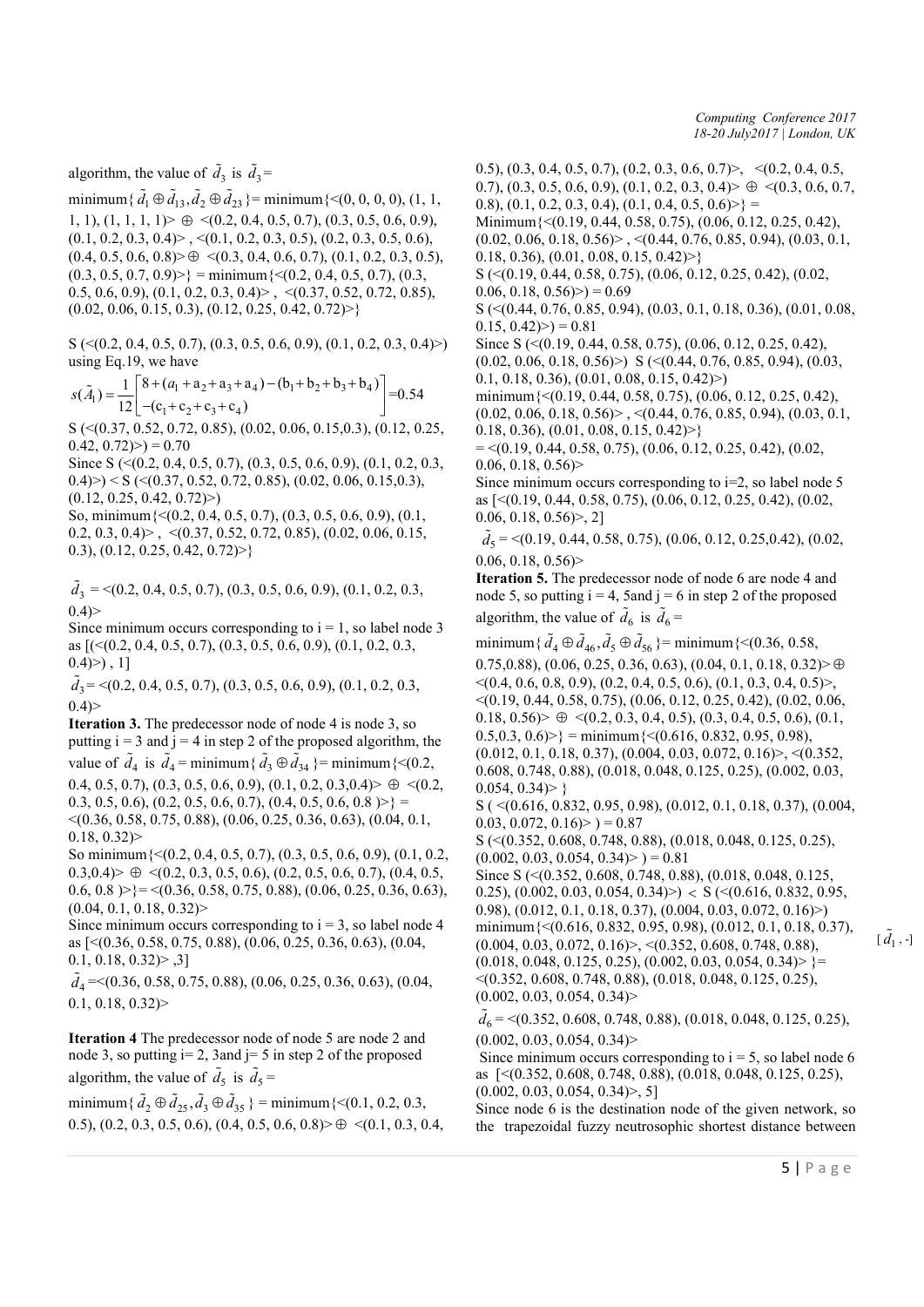Now the trapezoidal fuzzy neutrosophic shortest path between node 1 and node 6 can be obtained by using the following procedure:

Since node 6 is labeled by [<(0.352, 0.608, 0.748, 0.88),  $(0.018, 0.048, 0.125, 0.25), (0.002, 0.03, 0.054, 0.34)$ , 5], which represents that we are coming from node 5. Node 5 is labeled by [<(0.19, 0.44, 0.58, 0.75), (0.06, 0.12, 0.25,0.42),  $(0.02, 0.06, 0.18, 0.56)$ , 2], which represents that we are coming from node 2. Node 2 is labeled by  $\lceil \leq (0.1, 0.2, 0.3, \ldots) \rceil$ 0.5), (0.2, 0.3, 0.5, 0.6), (0.4, 0.5, 0.6, 0.8)>, 1] which represents that we are coming from node 1. Now the trapezoidal fuzzy neutrosophic shortest path between node 1 and node 6 is obtaining by joining all the obtained nodes. Hence the trapezoidal fuzzy neutrosophic shortest path is  $1 \rightarrow 2 \rightarrow 5 \rightarrow 6$ 

The trapezoidal fuzzy neutrosophic shortest distance and the neutrosophic shortest path of all nodes from node 1 is shown in the table 2 and the labeling of each node is shown in figure 4

| N<br>$\Omega$<br>de | $\overline{d}_i$                                   | trapezoidal fuzzy<br>neutrosophic<br>shortest path<br>between jth and<br>1st node |
|---------------------|----------------------------------------------------|-----------------------------------------------------------------------------------|
| 2                   | $\leq$ (0.1, 0.2, 0.3, 0.5), (0.2, 0.3, 0.5, 0.6), | $1 \rightarrow 2$                                                                 |
|                     | (0.4, 0.5, 0.6, 0.8)                               |                                                                                   |
| 3                   | $\leq$ (0.2, 0.4, 0.5), (0.3, 0.5, 0.6), (0.1,     | $1 \rightarrow 3$                                                                 |
|                     | $0.2, 0.3$ )                                       |                                                                                   |
| 4                   | $\leq$ (0.36, 0.58, 0.75, 0.88), (0.06, 0.25,      | $1 \rightarrow 3 \rightarrow 4$                                                   |
|                     | (0.36, 0.63), (0.04, 0.1, 0.18, 0.32)              |                                                                                   |
|                     |                                                    |                                                                                   |
| 5                   | $\leq$ (0.19, 0.44, 0.58, 0.75), (0.06, 0.12,      | $1 \rightarrow 2 \rightarrow 5$                                                   |
|                     | $0.25, 0.42$ , $(0.02, 0.06, 0.18, 0.56)$          |                                                                                   |
| 6                   | $\leq$ (0.352, 0.608, 0.748, 0.88), (0.018, 0.048, | $1 \rightarrow 2 \rightarrow 5 \rightarrow 6$                                     |
|                     | $0.125, 0.25, (0.002, 0.03, 0.054, 0.34)$          |                                                                                   |

Table2. Tabular representation of different trapezoidal fuzzy neutrosophic distance and shortest path.



Fig.2.Network with trapezoidal fuzzy neutrosophic shortest distance of each node from node 1

#### V. CONCLUSION

In this paper, an algorithm has been developed for solving shortest path problem on a network where the edges are characterized by trapezoidal fuzzy number neutrosophic. The example of simple network problem illustrate the efficiency of the proposed algorithm. So in future work, we plan to implement this approach practically.

## Acknowledgment

The authors are very grateful to the chief editor and reviewers for their comments and suggestions, which is helpful in improving the paper.

#### **REFERENCES**

[1] F. Smarandache, "Neutrosophic set - a generalization of the intuitionistic fuzzy set," Granular Computing, 2006 IEEE International Conference, 2006, p. 38 – 42.

[2] F. Smarandache, "A geometric interpretation of the neutrosophic - A generalization of the intuitionistic fuzzy set," Granular Computing (GrC), 2011 IEEE International Conference, 2011, pp.602– 606 .

[3] L. Zadeh, Fuzzy sets. Inform and Control, 8, 1965, pp.338-353

[4] K. Atanassov, "Intuitionistic fuzzy sets," Fuzzy Sets and Systems, vol.

20, 1986, pp. 87-96. [5] H. Wang, F. Smarandache, Y. Zhang, and R. Sunderraman, "Single valued Neutrosophic Sets," Multisspace and Multistructure 4, 2010, pp. 410-413.

[6] Y. Subas, Neutrosophic numbers and their application to multiattribute decision making problems (in Turkish), Master Thesis, 7 Aralk university, Graduate School of Natural and Applied Science, 2015.

[7] M. Ali, and F. Smarandache, "Complex Neutrosophic Set," Neural Computing and Applications, Vol. 25, 2016, pp.1-18.

[8] J. Ye, "Single-Valued Neutrosophic Minimum Spanning Tree and Its Clustering Method" Journal of Intelligent Systems 23(3), 2014, pp. 311–324.

[9] I. Deli, S. Yusuf, F. Smarandache and M. Ali, Interval valued bipolar neutrosophic sets and their application in pattern recognition, IEEE World Congress on Computational Intelligence 2016.

[10] A. Q. Ansari, R. Biswas & S. Aggarwal, "Neutrosophication of Fuzzy Models," IEEE Workshop On Computational Intelligence: Theories, Applications and Future Directions (hosted by IIT Kanpur), 14th July 2013.

[11] A. Q. Ansari, R. Biswas & S. Aggarwal," Extension to fuzzy logic representation: Moving towards neutrosophic logic - A new laboratory rat," Fuzzy Systems (FUZZ), 2013 IEEE International

Conference, 2013, pp.1 –8. [12] I. Deli and Y. Subas, A Ranking methods of single valued neutrosophic numbers and its application to multi-attribute decision making problems, International Journal of Machine Learning and Cybernetics, 2016, 1-14.

[13] J. Ye, "Single-Valued Neutrosophic similarity measures for multiple attribute decision making, Neutrosophic Sets and Systems, Vol1, 2014,pp. [14] P. Biswas, S. Pramanik and B. C. Giri, Cosine Similarity

Measure Based Multi-attribute Decision-Making with Trapezoidal fuzzy Neutrosophic numbers, Neutrosophic sets and systems, 8, 2014, pp.47-57.

[15] Florentin Smarandache, Neutrosophic Overset, Neutrosophic Underset, and Neutrosophic Offset. Similarly for Neutrosophic Over-/Under-/Off-Logic, Probability, and Statistics, 168 p., Pons Editions, Bruxelles, Belgique, 2016; https://arxiv.org/ftp/arxiv/papers/1607/1607.00234.pdf

[16] P. Biswas, S. Pramanik and B. C. Giri, Aggregation of Triangular Fuzzy Neutrosophic Set Information and its Application to Multiattribute Decision Making, Neutrosophic sets and systems, 12,